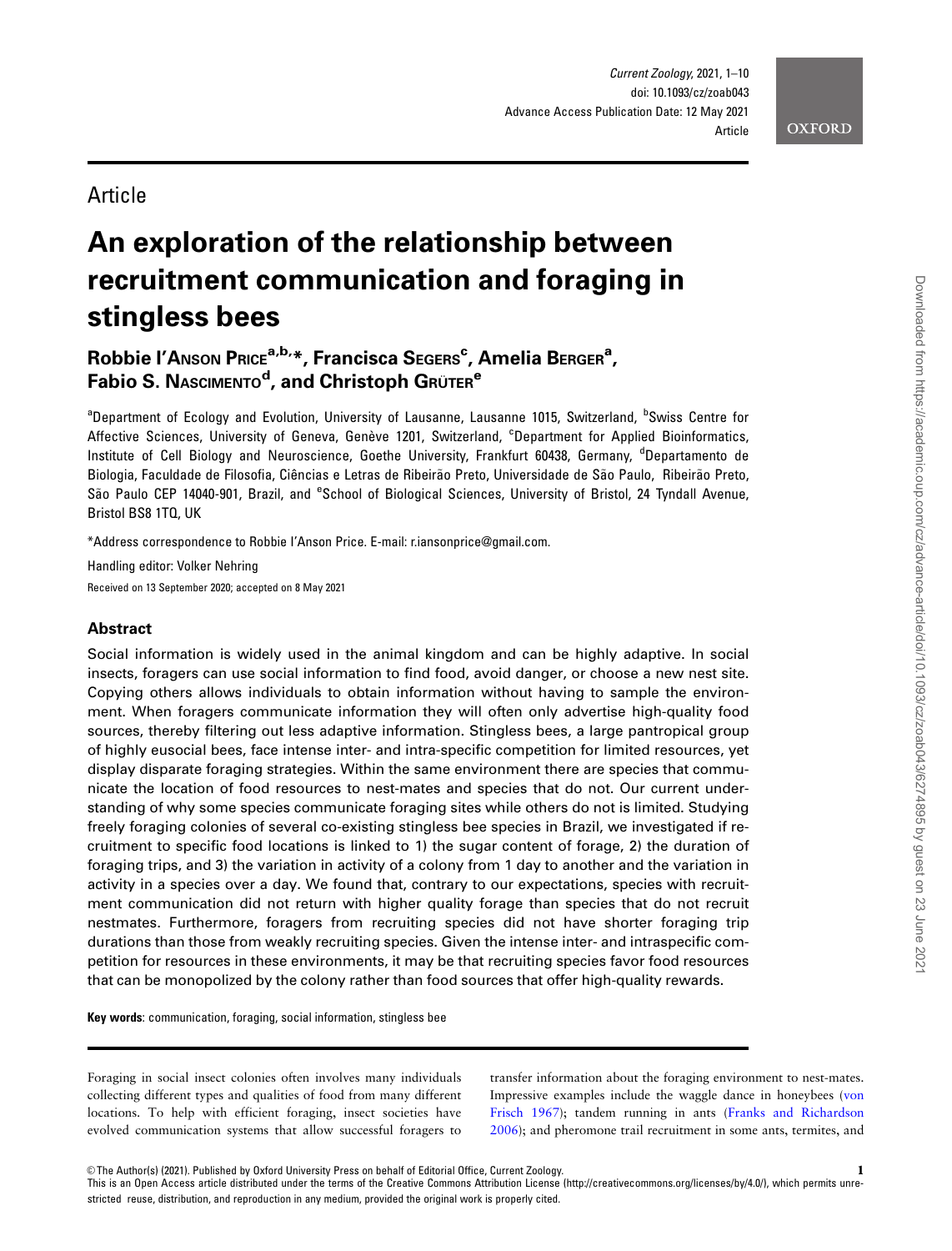stingless bees ([Czaczkes et al. 2015\)](#page-7-0). The use of socially acquired information is thought to be a highly successful strategy because individuals will filter out low payoff behaviors by only demonstrating high payoff behaviors (Grüter et al. 2010; [Rendell et al. 2010](#page-8-0); Grüter and Leadbeater 2014). For example, foragers of many social insects will modulate communication intensity according to food source profitability (honeybees: [von Frisch 1967](#page-9-0); ants: [Beckers et al.](#page-7-0) [1993](#page-7-0); [Jackson and Chaline 2007](#page-8-0); [Czaczkes et al. 2015](#page-7-0); stingless bees: [Nieh et al. 2003;](#page-8-0) [Jarau and Hrncir 2009\)](#page-8-0). This means that recruited individuals using this filtered information will have a higher chance of finding a better resource. Indeed, honeybee recruits have been shown to find higher quality resources than scouts who do not use social information [\(Seeley 1983;](#page-8-0) [Seeley and Visscher](#page-8-0) [1988](#page-8-0)). From a colony perspective, it means that more foragers will exploit high-quality resources than low-quality resources.

If species that communicate foodlocations are foraging at the highest quality resources, we might expect that species that do not recruit to a specific resource, and forage solitarily, will on average forage at lower quality resources if they follow a trial-and-error strategy. However, if there are significant benefits to communicating specific food sources (either rewarding flower species or the location of rewarding patches) in terms of exploiting high-quality resources, it begs the question; why do not all species communicate rewarding food sources? While acquiring information socially can be highly adaptive, there are costs in doing so. Social information is not always reliable ([Feldman et al. 1996](#page-7-0)), there is the possibility that it is out of date or inaccurate and noise is universal in information trans-fer (e.g., [Giraldeau et al. 2002;](#page-7-0) Grüter and Leadbeater 2014). Furthermore, providing signals outside of the nest about food location could attract aggressive bees to the food site ([Nieh et al. 2004](#page-8-0); [Lichtenberg et al. 2014](#page-8-0)). Another problem might be that individuals may spend longer waiting for social information and therefore costs of using social information would be higher ([Seeley 1983;](#page-8-0) [Seeley](#page-8-0) [and Visscher 1988;](#page-8-0) [Dechaume-Moncharmont et al. 2005](#page-7-0)). Indeed, even in honeybee colonies, the cost of waiting for information may outweigh the benefits that it infers in certain environments ([I'Anson](#page-8-0) [Price et al. 2019\)](#page-8-0). As a result, the payoff from using social information is highly variable depending on the environment and could be relatively low in an environment where good food sources are easy to find through individual search (e.g., [Dornhaus and Chittka 2004](#page-7-0); Seppänen et al. 2007; [Beekman and Lew 2008](#page-7-0); l'Anson Price et al. [2019](#page-8-0)).

Stingless bees (Meliponini) comprise more than 550 species [\(Rasmussen and Cameron 2010;](#page-8-0) Grüter 2020), all of which are highly eusocial. The density at which they can be found in an environment creates intense inter- and intra-specific competition for limited resources [\(Johnson and Hubbell 1974;](#page-8-0) [Hubbell and Johnson](#page-8-0) [1978](#page-8-0); [Hrncir and Maia-Silva 2013a,](#page-8-0) [2013b\)](#page-8-0). Stingless bees forage for a number of resources including water, pollen, nectar, plant sap, and resin ([Roubik 1989](#page-8-0); Grüter 2020). Nectar is the primary carbohydrate source for most stingless bees. It is known that stingless bees show a preference for nectars that contain a higher concentration of sugar (e.g., [Biesmeijer and Ermers 1999;](#page-7-0) León et al. 2015; [Peng et](#page-8-0) [al. 2019](#page-8-0); [Silva et al. 2019\)](#page-8-0). Pollen is the main protein source for stingless bee colonies; however, pollen also contains amino acids, water, and vitamins among its other constituents [\(Solberg and](#page-8-0) [Remedios 1980\)](#page-8-0).

When foraging, the most significant challenges for stingless bees are potentially competition and a temporally and spatially restricted resource distribution ([Johnson and Hubbell 1974](#page-8-0); [Hubbell and](#page-8-0) [Johnson 1978;](#page-8-0) [Nieh 2004;](#page-8-0) [Hrncir and Maia-Silva 2013a,](#page-8-0) [2013b](#page-8-0)). If

a species' recruitment strategy allows a colony to direct foragers to a specific resource, it may be able to monopolize it through high forager number. Mass-recruiting stingless bees are able to recruit using field-based communication to a specific food location. Field-based communication mechanisms include scent trailing, food site marking and, potentially, aerial odor trails reviewed in [Lindauer and Kerr](#page-8-0) [\(1960\)](#page-8-0); [Nieh \(2004\)](#page-8-0); [Barth et al. \(2008\)](#page-7-0); [Jarau and Hrncir \(2009\)](#page-8-0); and Grüter (2020). In some cases, it is still unknown how foragers are able to recruit nestmates to specific locations (e.g., Partamona orizabaensis, [Flaig et al. 2016\)](#page-7-0). Mass-recruiting colonies may have bursts of activity as they work to quickly mobilize foragers toward a new resource [\(Roubik 1989\)](#page-8-0). These species can monopolize a resource by keeping other species or colonies away, either through aggression or through the sheer number of foragers ([Hubbell and](#page-8-0) [Johnson 1978](#page-8-0); [Hrncir and Maia-Silva 2013a](#page-8-0), [2013b](#page-8-0)). Many other species may be able to communicate the presence and/or scent of a food source upon returning to the nest by producing sounds and/or excitatory movements but no information about food location is provided ([Kerr et al. 1963](#page-8-0); [Jarau and Hrncir 2009;](#page-8-0) Grüter 2020). Some species, like Plebeia droryana, show a limited ability to direct nestmates toward the general direction of a food source, but the number of recruited bees remains low [\(Lindauer and Kerr 1960](#page-8-0); [Peng et al. 2021\)](#page-8-0). We have termed this group of non-location specific foragers, "weakly recruiting species." It should be noted that the distinction between mass-recruiting and weakly recruiting species is graded, rather than absolute.

Currently, our understanding of the realized benefits of locationspecific mass-recruitment over a more solitary foraging strategy in stingless bees is very limited. We sought to address this by asking 1) if mass-recruiting species collect forage with on average higher sugar content and 2) if the use of social information enables mass-recruiting species to spend on average less time on a foraging trip. Furthermore, we ask if mass-recruitment means that foraging activity is more variable for these species due to bursts of recruitment [\(Roubik 1989\)](#page-8-0). In this study, we broadly define species as being able to recruit to food locations if they lay pheromone trails (massrecruiting). We compare these species to species without known trail laying behavior (weakly recruiting). We use these 2 broad categories because we currently lack more detailed information about the foraging methods for most stingless bee species, which would allow for a more precise classification system.

# Materials and Methods

#### Study area

The study was performed on the Universidade de São Paulo (USP) campus in Ribeirão Preto (21°10'30 S and 47°48'38 W), Brazil. The University campus is a former coffee farm but retains areas with plants that are native. The campus has a 75-ha forest area planted with species that are typical of the original vegetation [\(Pais and](#page-8-0) [Varanda 2010\)](#page-8-0). The local climate has 2 well-defined seasons: a cool/ dry season starting in May and continuing until September and a hot/wet season from October to April. Data collection was carried out during the hot and wet months of October and November in 2013 (question 1) and February and March in 2016 (questions 2 and 3).

# Bee species

More than 20 species living both wild and in wooden hive boxes can be found on campus. Each question that we asked used a different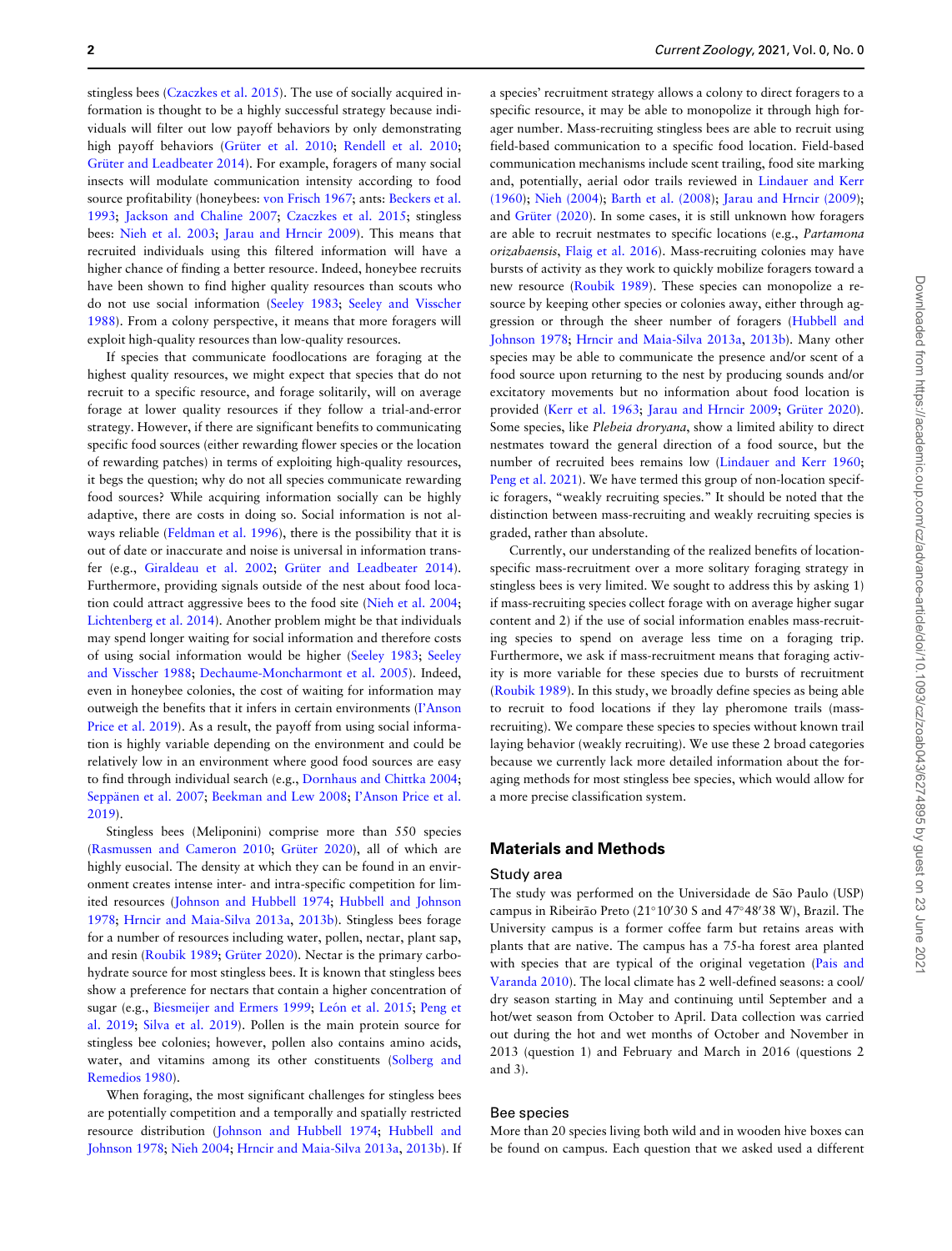<span id="page-2-0"></span>selection of species depending on the question and accessibility of colonies. All studied colonies foraged on natural food sources and were situated within 1 km of each other. Colony foraging activity was variable between species and reflected the differences in colony size. For further information on the species used see Table 1.

#### Q1. Forage quality

We collected data from 4 species (total of 15 colonies, 2–5 colonies per species) that are known to use mass-recruitment when foraging (Scaptotrigona depilis, Scaptotrigona bipunctata, Trigona recursa, and Trigona hypogea) and 4 species (total of 20 colonies, 5 per species) that are weakly recruiting (Nannotrigona testaceicornis, Tetragonisca angustula, Frieseomelitta varia, and Tetragona elon*gata*). We collected  $37 \pm 10.3$  (mean  $\pm$  SD) returning foragers per species between 10 am and 2 pm. After collection, bees were cooled and immobilized slowly (2–5 min) to reduce the number of bees regurgitating their load. This was done by placing them inside a polystyrene box inside a freezer at -20°C. Liquid food (which could be nectar, honeydew, fruit juice, or water) was extracted by applying gentle pressure to the abdomen of the bee and holding a capillary tube to its mouth. The weight of a bee was taken 3 times: 1) collected state, 2) after removal of resin and/or pollen, and 3) after the extraction of liquid from the bee (Sartorius TE64 high precision balance). The extracted liquid was then placed on a refractometer (Kern-ORA80BE) and the sugar content percentage was taken from each, full load. Between readings the refractometer was cleaned thoroughly with water then dried. The refractometer measures the percentage in weight of sugar per unit volume. Measurement errors can occur due to the non-sugar constituents of the liquid and variability in the environment in which the reading was taken ([Inouye et](#page-8-0) [al. 1980;](#page-8-0) [Roubik 1989](#page-8-0)). We did our best to control the temperature

| <b>Table 1.</b> All species used in the study |  |  |  |  |  |  |
|-----------------------------------------------|--|--|--|--|--|--|
|-----------------------------------------------|--|--|--|--|--|--|

and humidity while measuring the sugar concentration of liquid loads from the bees by performing the measurements in the laboratory on days with similar weather conditions. [Corbet \(2003](#page-7-0)) found that depending on whether the liquid is fructose, sucrose, or glucose, the error in sugar content is about 3–4% ([Corbet 2003\)](#page-7-0). Information on the pollen, nectar, and resin quantity was not recorded due to the low quantities collected by the often-small bees.

# Q2. Forage trip duration (collection period 2)

Following the results of collection period 1 (mass-recruiting species, in particular the 2 Scaptotrigona species, did not return with higher quality forage than weakly recruiting species), we tested the hypothesis that these mass-recruiting species might instead favor nearby food sites that they can quickly exploit. We chose 4 stingless bee species for this experiment: the 2 trail-laying species that returned with the lowest average sugar content in their forage (S. bipunctata and S. depilis) and 2 weakly recruiting species that returned with forage significantly higher in sugar content than these trail-laying species (F. varia and T. angustula). We studied 3 colonies per species. For each colony around 30 foragers were given unique markings on their thorax using acrylic paint. To record the time it takes for a bee to leave the colony and return, colonies were filmed for 90 min in the morning (from around 10 am) and 90 min in the afternoon (from around 2 pm) the day after marking. Any trip durations lower than 90 s were not considered to be nectar or pollen foraging trips (potentially orientation flights) and were removed from the analysis. For an individual bee, foraging journey times on a day were averaged when carrying out analyses. Data were collected from  $54.75 \pm 8.2$ foragers per species.

| Species                                                            | Foraging communication                                                                                  | Foraging system | Average foragers<br>leaving/min | Experiment     |
|--------------------------------------------------------------------|---------------------------------------------------------------------------------------------------------|-----------------|---------------------------------|----------------|
| Friesella schrottkyi (Friese, 1900)                                | No recruitment reported, small colony size,<br>and timid nature                                         | $W-R$           | 1.49                            | Q <sub>3</sub> |
| Frieseomelitta varia (Lepeletier,<br>1836)                         | Intranidal sounds and agitations (Jarau et al.<br>2003; Lichtenberg et al. 2010)                        | W-R             | 6.59                            | Q1, Q2, Q3     |
| Nannotrigona testaceicornis<br>(Lepeletier, 1836)                  | Localized unspecific chemical cues (Schmidt et<br>al. $2005$ )                                          | $W-R$           | 7.81                            | Q1, Q3         |
| Plebeia droryana (Friese, 1900)                                    | Intranidal sounds, possible weak directional<br>recruitment (Peng et al. 2021)                          | W-R             | 6.25                            | Q <sub>3</sub> |
| Tetragonisca angustula (Latreille,<br>1811)                        | Food source marking and intranidal sounds<br>and agitations (Villa and Weiss 1990; Slaa<br>et al. 2003) | W-R             | 18.59                           | Q1, Q2, Q3     |
| Tetragona elongata <sup>a</sup> (Lepeletier and<br>Serville, 1828) | Possible scent marking at feeder (Jarau et al.<br>2003                                                  | $W-R$           | 45.17                           | Q1, Q3         |
| Partamona helleri (Friese, 1900)                                   | Hypothesized partial scent trail marking<br>(Contrera and Nieh 2007)                                    | $M-R$           | 8.01                            | Q <sub>3</sub> |
| Scaptotrigona bipunctata (Lepeletier,<br>1836)                     | Scent trails (Kerr et al. 1963)                                                                         | $M-R$           | 30.64                           | Q1, Q2, Q3     |
| Scaptotrigona depilis (Moure, 1942)                                | Scent trails (Schmidt et al. 2003)                                                                      | $M-R$           | 26.49                           | Q1, Q2, Q3     |
| Trigona braueri (Friese, 1900)                                     | Most likely scent trail marking (Grüter 2020)                                                           | $M-R$           | 76.77                           | Q <sub>3</sub> |
| Trigona hyalinata (Lepeletier, 1836)                               | Partial scent trail marking (Nieh et al. 2003)                                                          | $M-R$           | 50.98                           | Q <sub>3</sub> |
| Trigona hypogea (Silvestri, 1902)                                  | Scent trail marking for carcass food sites (Noll<br>1997                                                | $M-R$           | n/a                             | Q1             |
| Trigona recursa (Smith, 1863)                                      | Scent trail marking (Jarau et al. 2004)                                                                 | $M-R$           | 14.44                           | Q1, Q3         |

Species shaded gray are considered to be weakly recruiting (W-R), unshaded species are considered to be mass-recruiting (M-R). The question column denotes which question(s) a species was used to answer. Foraging activity is the average of foraging counts for 2–5 colonies per species (see Q3). <sup>a</sup>We note that T. elongata corresponds to the form often called Tetragona clavipes in studies performed in South-Eastern Brazil ([Pedro, 2014\)](#page-8-0).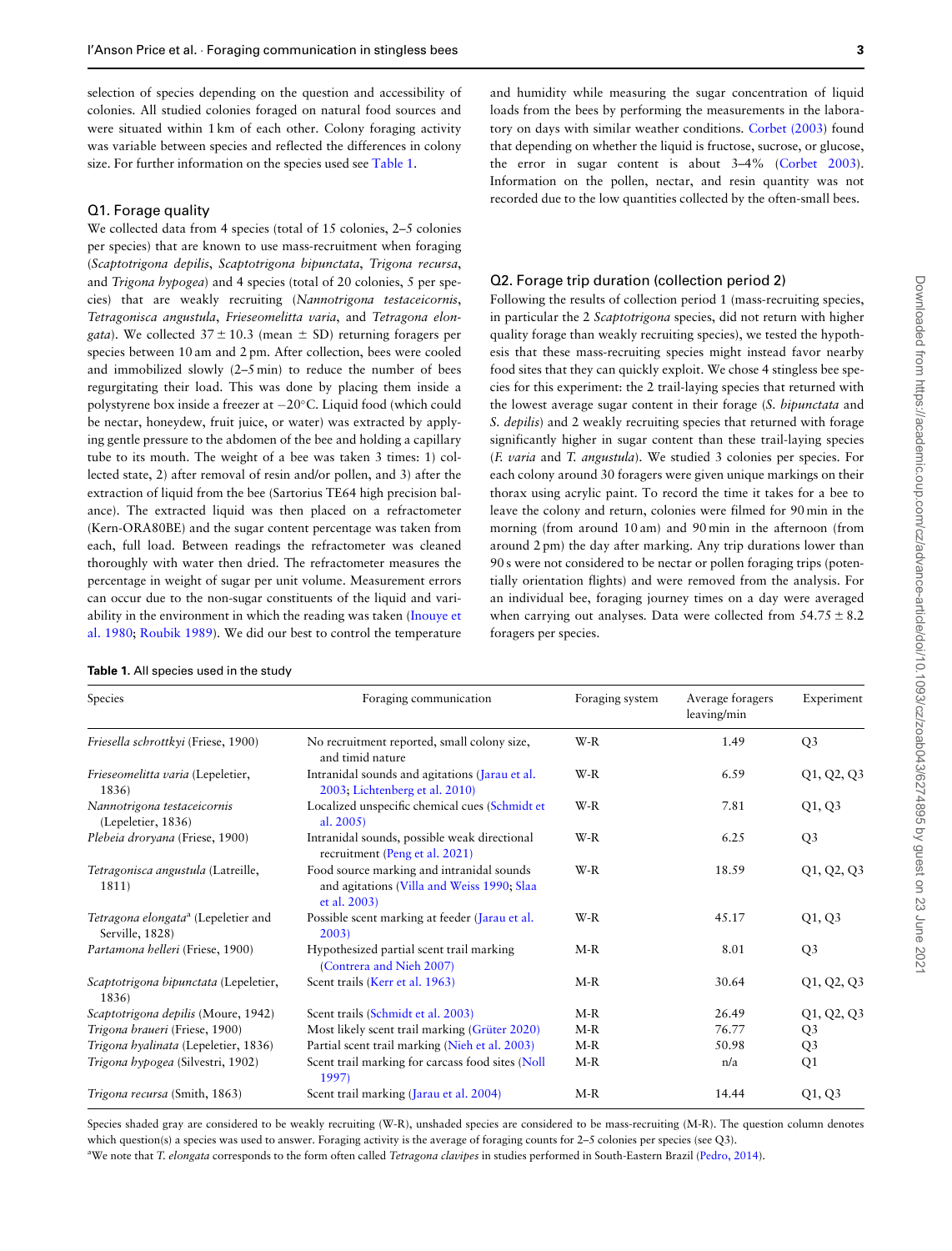#### <span id="page-3-0"></span>Q3. Diurnal foraging activity (collection period 2)

Foraging activity was collected from 12 species over the course of the day on 2 days with normal foraging conditions for this time period (4 March 2016 and 8 March 2016). Recruitment intensity was expected to change considerably from day to day in massrecruiters (e.g., honeybees, Seeley 1995 ), whereas weakly recruiting species were expected to have a more consistent foraging activity during these 2 days. For each species, we collected data from 3 colonies (with the exception of using 2 colonies of Trigona elongata and Trigona hyalinata). Each colony entrance was filmed for 1 min every hour to record the number of outgoing bees. Data collection started just after sunrise (around 06:15) and finished just after sunset (around 18:45). These data were used to assess relative colony size (see [Table 1](#page-2-0)) and test the influence of colony size on variation in foraging activity. The videos were observed using VLC player (v2.2.6). Count data at each time point were converted into foraging activity percentages for the day (foraging activity for all time points on a day sum to 100%).

#### Statistical analyses

We used R 3.1.0 ([TeamR 2011](#page-8-0)), "MCMCglmm" [\(Hadfield 2010\)](#page-8-0), "lme4" [\(Bolker et al. 2009](#page-7-0)), and "lmerTest" to perform general and generalized linear mixed-effect models (LMEs and GLMMs) on the liquid sugar concentration [Q1] and foraging trip duration [Q2]. For [Q1], when using foraging system (mass-recruiting versus weakly recruiting) as a fixed effect, Markov chain Monte Carlo (MCMC) methods were used. This allowed us to use the phylogenetic relationships, that is, evolutionary closeness, for the random effects structure. We used the stingless bee phylogeny from [Rasmussen and](#page-8-0) [Cameron \(2010\)](#page-8-0) for all phylogenetic controls ([Rasmussen and](#page-8-0) [Cameron 2010](#page-8-0)). Colony was also used as a random effect, taking into account that data for a species were taken from more than 1 colony. We ran 49,501 iterations, using a thinning interval of 500 and a sample size of 100. Foraging trip duration [Q2] times for an individual bee were averaged when carrying out statistical analyses. For the model used in [Q2], we used MCMC methods, again allowing us to use phylogeny as a random effect as well as colony. Recruitment system was used as the fixed effect. We ran 49,601 iterations, using a thinning interval of 500 and a sample size of 100. To look at differences between species in both nectar concentration and journey times, we carried out GLMMs using "lmer." Species was used as the fixed effect in both models. We log transformed the response variable to ensure normality of residuals, this was confirmed using visual inspection. Genus and colony were used as random effects. Genus was used to acknowledge a closer phylogenetic relationship between some species and colony was used because we used several bees from each colony. Pairwise comparisons were carried out between species using the package "multcomp" (Torsten Hothorn 2008) with sequential Bonferroni P-value adjustment.

All foraging activity analyses [Q3] were carried out using "lme4" [\(Bolker et al. 2009](#page-7-0)) and "lmerTest" to perform GLMMs. First, we tested if there was a difference in variation of colony activity at a time point between days for the 2 foraging systems (mass-recruiting or weakly recruiting). For example, if colony A on day 1 carries out 20% of its total foraging activity at 9 am, how different is this on day 2 for the same colony and time point? The score for a colony was the difference in percentage foraging activity between the 2 days. We log-transformed the response variable to ensure normality of residuals and used foraging system (mass-recruiting or weakly recruiting) and total daily species foraging activity as the fixed effects. Total species foraging activity was used to assess if colony

size (which would differ significantly between species) affected foraging activity variation between days. We used species nested within genus as random effects.

We also looked at within species variation at a time point on a data collection day. The question we asked was do colonies within a species show similar activity levels at time points over the day? To do this, we calculated the mean and standard deviation of the percentage foraging activity for a species at each time point on a day and used this to give a coefficient of variation (SD/mean) for each species at a time point. This coefficient of variation at each time point was used to compare between foraging systems. We log-transformed the response variable and once more foraging system and species foraging activity were used as fixed effects. We used genus and day (day 1 or day 2) as random effects in the model.

# **Results**

#### Forage quality

The average sugar concentration of liquids collected was  $40.9 \pm 18.7\%$  for mass-recruiting species and  $53.6 \pm 16.2\%$  for weakly recruiting species. There was no significant difference in sugar content of liquids in returning bees between mass-recruiting and weakly recruiting species (Figure 1) (MCMC  $P = 0.36$ ). The 2. mass-recruiting species S. bipunctata and S. depilis returned with liquids that contained the lowest average sugar content (30  $\pm$  11.2%) and  $32.5 \pm 14.1\%$ , respectively). Of the 4 weakly recruiting species, T. elongata, F. varia, and T. angustula all returned with forage of significantly higher sugar content than both of these 2 mass-recruiting species and N. testaceicornis returned with forage of higher sugar content than S. bipunctata (S. bipunctata versus: T. elongata;  $z = 4.084$ ,  $P = 0.001$ , F. varia;  $z = 5.14$ ,  $P < 0.0001$ , T. angustula;  $z = 3.935, P = 0.002, N. test aceicornis; z = 3.226, P = 0.024, S. dep$ ilis versus: T. elongata;  $z = 3.568$ ,  $P = 0.008$ , F. varia;  $z = 4.613$ ,  $P = 0.0001$ , T. angustula;  $z = 3.338$ ,  $P = 0.014$ , N. testaceicornis;  $z = 3.121$ ,  $P = 0.062$  all P-values from pairwise comparisons



Figure 1. Average sugar concentration of liquid in returning foragers (mean  $\pm$  SE). Blue points represent mass-recruiting species, red points represent weakly recruiting species and gray points represent raw data. Different letters above the data indicate that groups are significantly different  $(P< 0.05)$ . Groups with the same letter do not differ.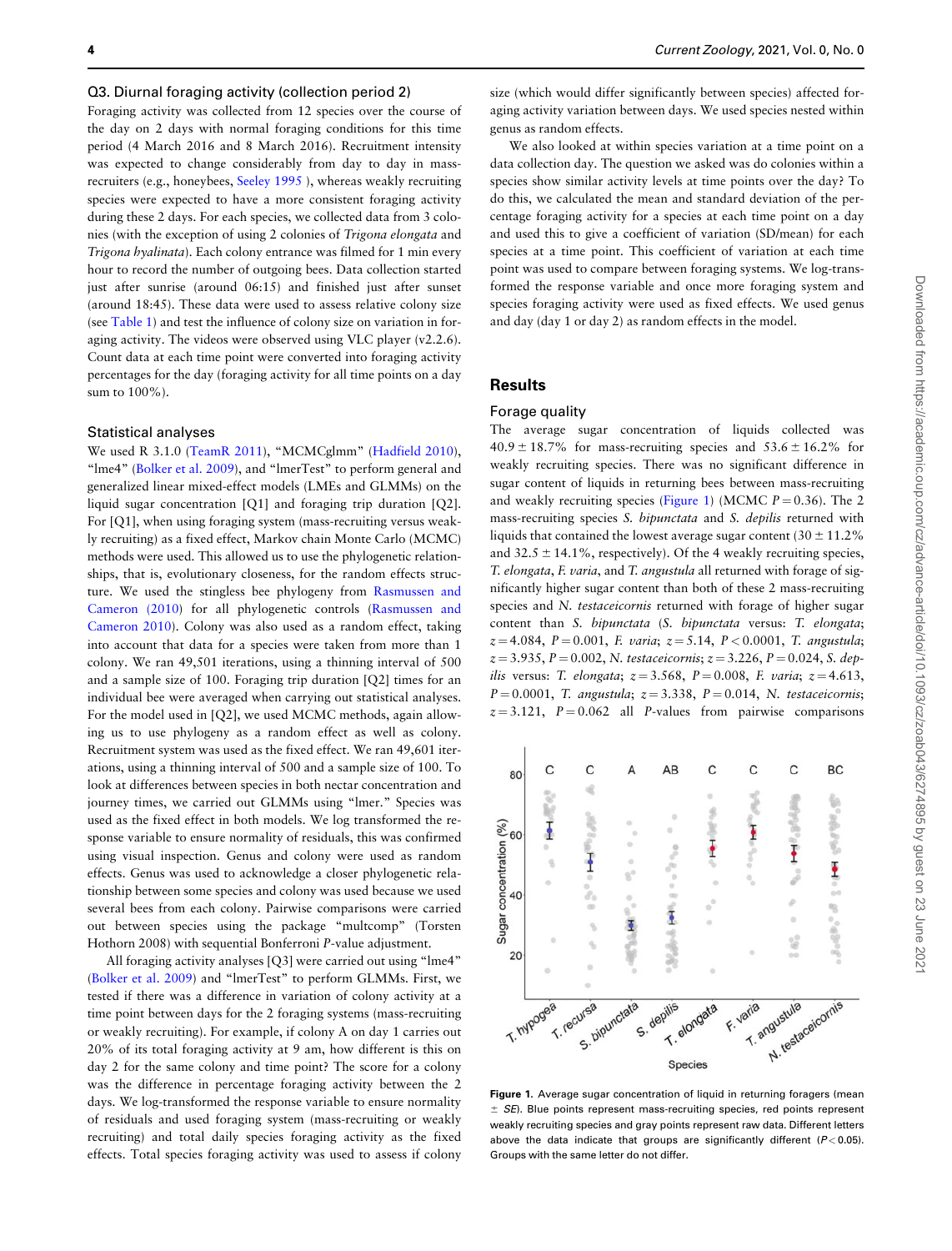<span id="page-4-0"></span>corrected with sequential Bonferroni). Trigona hypogea returned with significantly sweeter liquids than both S. depilis and S. bipunctata (S. depilis;  $z = 3.512$ ,  $P = 0.009$ , S. bipunctata;  $z = 3.936$ ,  $P = 0.002$ ). Trigona recursa returned with significantly sweeter liquids than *S. bipunctata* ( $z = 3.357$ ,  $P = 0.016$ ).

#### Foraging trip duration

We did not find a difference in foraging trip duration between foraging systems (MCMC  $P = 0.86$ ). Species, also, did not significantly differ in foraging trip duration ([Figure 2\)](#page-3-0) (GLMM:  $\chi^2 = 4.05$ , df = 3,  $P = 0.26$ ). Scaptotrigona depilis had, on average, the shortest foraging trips (mean  $\pm$  SD) (4.17  $\pm$  2.15 min). The longest foraging trips were seen in S. bipunctata (6.33  $\pm$  4.27 min).

#### Foraging activity

Most species had little activity at the earliest and latest parts of the day (Figure 3). In these species, foraging activity increased over the morning and decreased from around 4 pm. There were some exceptions to this pattern. Partamona helleri was only active in the early morning and late afternoon, T. hyalinata had a fairly constant activity level throughout the day and the activity of S. depilis was constant from the morning to the early afternoon, then decreased gradually until the evening.

When comparing colonies' foraging activity at each time point between days, we found that total species foraging activity (proxy for colony size) interacted significantly with foraging system (GLMM:  $\chi^2$  = 5.12,  $df = 1$ ,  $P = 0.024$ ) (Figure 4A). Larger, mass-recruiting colonies showed a small effect of colony size on foraging variation between days with smaller colonies having greater variation between days. Smaller, weakly recruiting colonies showed a very strong effect of colony size with smaller colonies showing much greater variation. We also looked at within species variation in foraging activity on a day and found that there was no interaction between foraging system and total species foraging activity with regard to their effect on the coefficient of variation (GLMM:  $\chi^2 = 2.44$ ,  $df = 1$ ,  $P = 0.12$ ). Total species foraging activity was used to understand if colony size was affecting foraging activity variation over a day. We did not see differences in the coefficient of



Figure 2. Average foraging trip duration of a bee (mean  $\pm$  SE). Gray points are mean foraging trips for individual bees, blue points represent massrecruiting species and red points represent weakly recruiting species.

variation depending on the foraging system [\(Figure 4B\)](#page-5-0) ( $\chi^2 = 0.93$ ,  $df =$ 1,  $P = 0.34$ ), furthermore, total species foraging activity also did not affect the coefficient of variation ( $\chi^2 = 1.62$ ,  $df = 1$ ,  $P = 0.20$ ).

### **Discussion**

Contrary to our expectation, we found that mass-recruiting species did not return to the colony with higher quality forage than weakly recruiting species. The 2 species that collected the liquid food with the lowest sugar content, S. bipunctata and S. depilis (Figure 1), are known to have strong and precise recruitment to food sources [\(Kerr](#page-8-0) [et al. 1963;](#page-8-0) [Schmidt et al. 2003\)](#page-8-0). The species that collected the sweetest liquid food was F. varia, a bee that is not known to recruit nest-mates to a specific food source [\(Jarau et al. 2003;](#page-8-0) [Lichtenberg](#page-8-0) [et al. 2010\)](#page-8-0). While behavior in social insects is closely tied to foraging energetics and bees should try to maximize energy intake and minimize energetic output [\(Hrncir and Maia-Silva 2013a\)](#page-8-0), the 2 Scaptotrigona species appear to favor something other than high sugar content when foraging. This is somewhat unexpected because S. depilis is known to reduce foraging when confronted with reducing energetic returns at experimental feeders [\(Schmidt et al. 2006\)](#page-8-0). Why did both Scaptotrigona species collect liquid food of relatively low energetic value if higher quality food sources are available? Food patch size is potentially an important resource trait for massrecruiting species as there is reduced benefit in recruiting many foragers to small food patches. Scaptotrigona are considered non-aggressive mass-recruiters [\(Hrncir and Maia-Silva 2013a](#page-8-0), [2013b](#page-8-0)). It may be that creating and maintaining a monopoly on a large resource by recruiting large numbers of bees is more important for non-aggressive species even if the nectar quality is relatively low. Interestingly, both Scaptotrigona species used in this study forage at fewer than half the number of flower species at which T. angustula forages ([Ramalho 1990](#page-8-0); [Wilms et al. 1996;](#page-9-0) see also [Biesmeijer and](#page-7-0) [Slaa 2006\)](#page-7-0). It has been shown that mass-recruiters have a limited capacity of discovering new food sources due to their recruitment to and local enhancement at a food site ([Hubbell and Johnson 1978](#page-8-0); [Biesmeijer and Slaa 2004\)](#page-7-0). This feedback may mean that they continue to exploit a low-quality resource even after a higher quality resource becomes available [\(Schmidt et al. 2006\)](#page-8-0).

We define quality as the sugar concentration of a liquid, though acknowledge that there are other characteristics of liquid food sources that likely play a role in how a species forages (e.g., imbibing rate, [Roubik and Buchmann 1984;](#page-8-0) distance from the nest, [Roubik](#page-8-0) [1989](#page-8-0); León et al.  $2015$ ; or the presence of secondary compounds, [Singaravelan et al. 2005;](#page-8-0) [Couvillon et al. 2015\)](#page-7-0). It is also the case that certain nectar sources are not accessible to some species, for example, proboscis length will affect the flower species upon which a bee species can forage [\(Hrncir and Maia-Silva 2013a](#page-8-0)). Differences in bee morphology may also play a role in the sugar concentration of nectar collected by a species. Harder (1985) reports that corolla depth is positively correlated with nectar sugar concentration allowing some species access to nectar with higher energetic content but at the cost of longer handling time for the foraging bee ([Harder](#page-8-0) [1985](#page-8-0)). Body size, however, was similar in our species (see Grüter et [al. 2017](#page-8-0)), which makes it unlikely that it explains differences in sugar concentration.

Though we did not collect data on the level of sun exposure on nectar collection days, this may have influenced the nectar quality collected by bees in our sample. The light-colored Melipona beecheii from Central America has been shown to collect higher concentration nectar than the dark-colored Melipona costaricensis due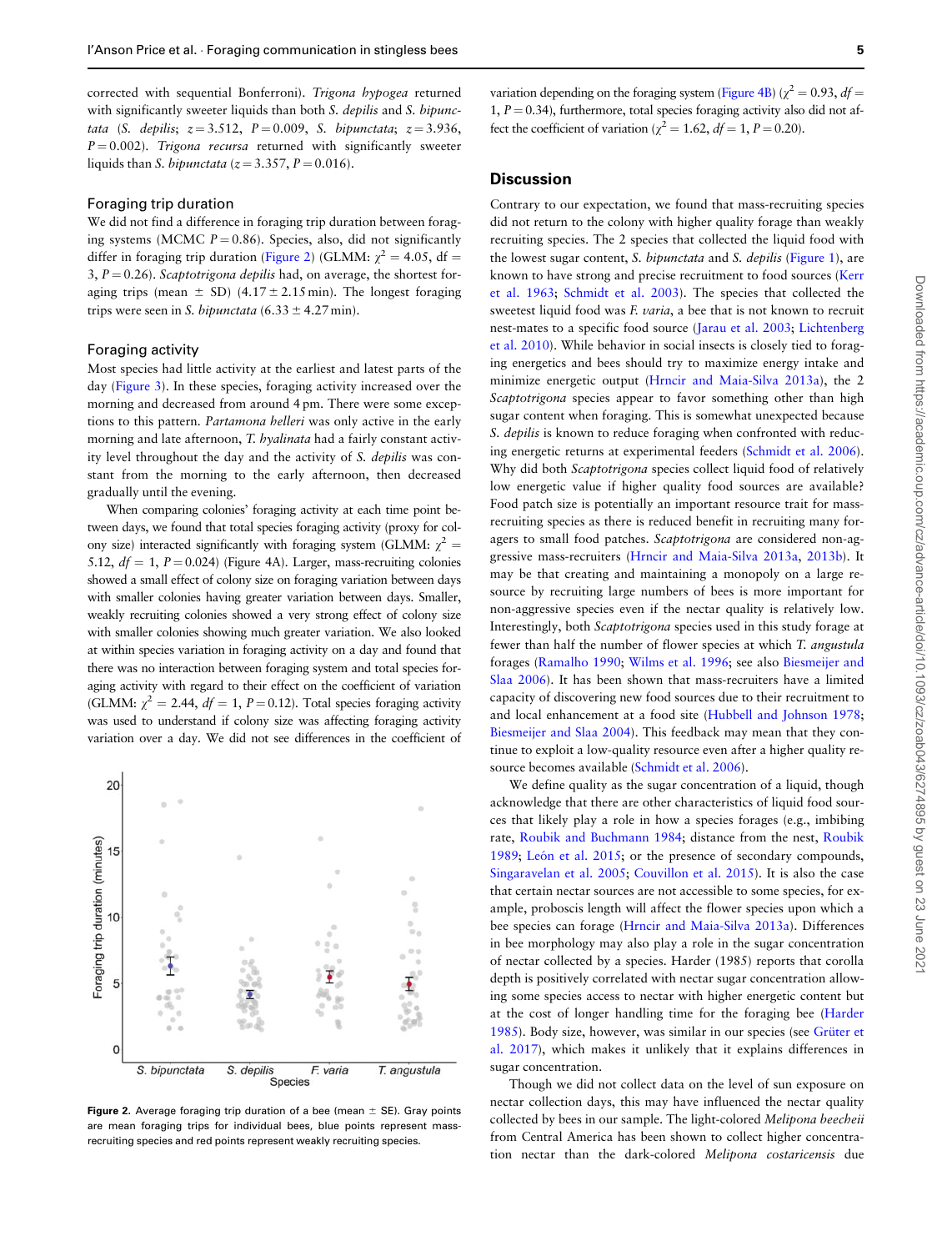<span id="page-5-0"></span>

Figure 3. Foraging activity data. Points represent the mean percentage of total daily foraging activity  $\pm$  SE. Phylogenetic relationships taken from [Rasmussen](#page-8-0) [and Cameron \(2010\)](#page-8-0) show that the mass-recruiting species are clustered together with the exception of P. helleri. The weakly recruiting species are clustered together with the exception of T. elongata.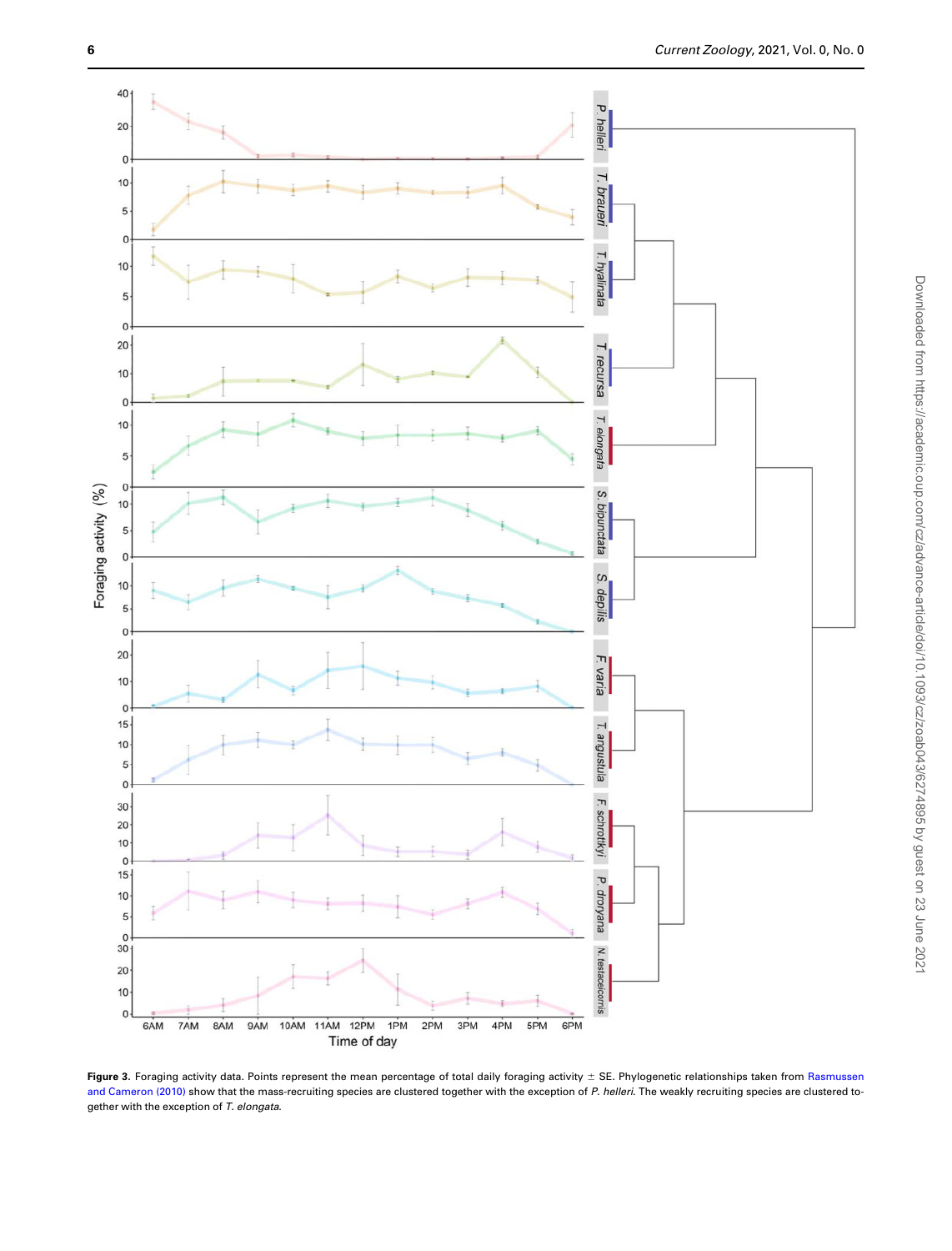

Figure 4. Variation in foraging activity between days. Blue points represent mass-recruiting colonies, red points represent weakly recruiting colonies, and gray points represent raw data. (A) Within colony variation between days, mean  $\pm SD$  (standard deviation used as standard error was too small for the scale). (B) Within species coefficient of variation, mean  $\pm$  SE.

to being able to forage more easily at sunlit patches due to its heatreflective body color [\(Biesmeijer et al. 1999](#page-7-0)). The nectar of higher sugar concentration it collects is a product of water evaporation from the nectar in flowers in these patches. Of our study species, T. elongata, F. varia, and T. angustula are light-bodied. Each returned with liquid food of significantly higher sugar concentration than both dark-bodied Scaptotrigona species (Figure 1). However, the species that returned with the highest quality liquid food was the black mass-recruiting T. hypogea (Figure 1). Little is known about the carbohydrate sources visited by this species. There is no record of it collecting nectar from flowers, therefore, it does not appear to compete for nectar with the other species in this study [\(Noll 1997\)](#page-8-0). Furthermore, because we are not studying the collected liquid in more detail, we cannot exclude that there may be non-sugar constituents in the liquid collected by T. hypogea that affect the refractometer reading [\(Inouye et al. 1980\)](#page-8-0). For this reason, we are cautious in our evaluation of this data.

Another important factor is the distance to the food source as this will impact the energetic costs of foraging and may also affect how effective recruitment is. Given that we found Scaptotrigona species returning with low-quality forage, it may be that some massrecruiters favor nearby food sources over high-quality food sources. We therefore compared the trip durations of foragers of both Scaptotrigona species to the weakly recruiting T. angustula and F. *varia*; however, the amount of time spent on a foraging trip did not differ between the 4 species we studied [\(Figure 2](#page-3-0)). The average trip duration over all species that we studied was 5 min and 23 s, which is similar to the foraging trip durations of other stingless bees [\(Wille](#page-9-0) [and Orozco 1975](#page-9-0); [De Bruijn and Sommeijer 1997](#page-7-0), but see [Harano](#page-8-0) [et al. 2020](#page-8-0) and [Maia-Silva et al. 2021](#page-8-0) for longer trip durations in

Melipona subnitida). The short time spent on a trip could suggest that in this highly competitive environment, fast exploitation of a resource is important or, alternatively, foraging "territories" are small due to intense competition. It also further highlights that stingless bees do not usually travel far from the nest when foraging (usually a few hundred meters, Araújo et al. 2004; Grüter 2020) and so their realized niche is highly dependent on the local flora and fauna. Honeybees, on the other hand, can travel more than 10 km when searching for food sources ([von Frisch 1967](#page-9-0); [Beekman and Ratnieks](#page-7-0) [2000](#page-7-0)). Their ability to precisely guide nest-mates to a distant food source using waggle dance communication is thought to explain why traveling so far can still be adaptive ([Beekman and Ratnieks](#page-7-0) [2000](#page-7-0); [Ratnieks and Shackleton 2015\)](#page-8-0). To our knowledge, massrecruiting stingless bees can only guide nest-mates by scent marking the environment, a strategy that is unlikely to work over long distances.

Contrary to our expectation, there were no differences between the 2 foraging systems in within species variation at time points on a day ([Figure 4B\)](#page-5-0). In principle, mass-recruitment allows a colony to quickly mobilize its foragers when a favored food source becomes available and in these moments we might expect a spike in activity [\(Roubik 1989\)](#page-8-0). However, if mass-recruiting species create a monopoly on food sources, the colony creates a constancy in food source availability that allows them to forage at constant rates for sustained periods. If this is the case we would not see the bursts of activity that have been hypothesized ([Roubik 1989](#page-8-0)). It should be noted that these data were collected on just 2 days and we therefore treat it with caution; a study over several days in a short space of time would offer a better insight into variation in colony foraging activity.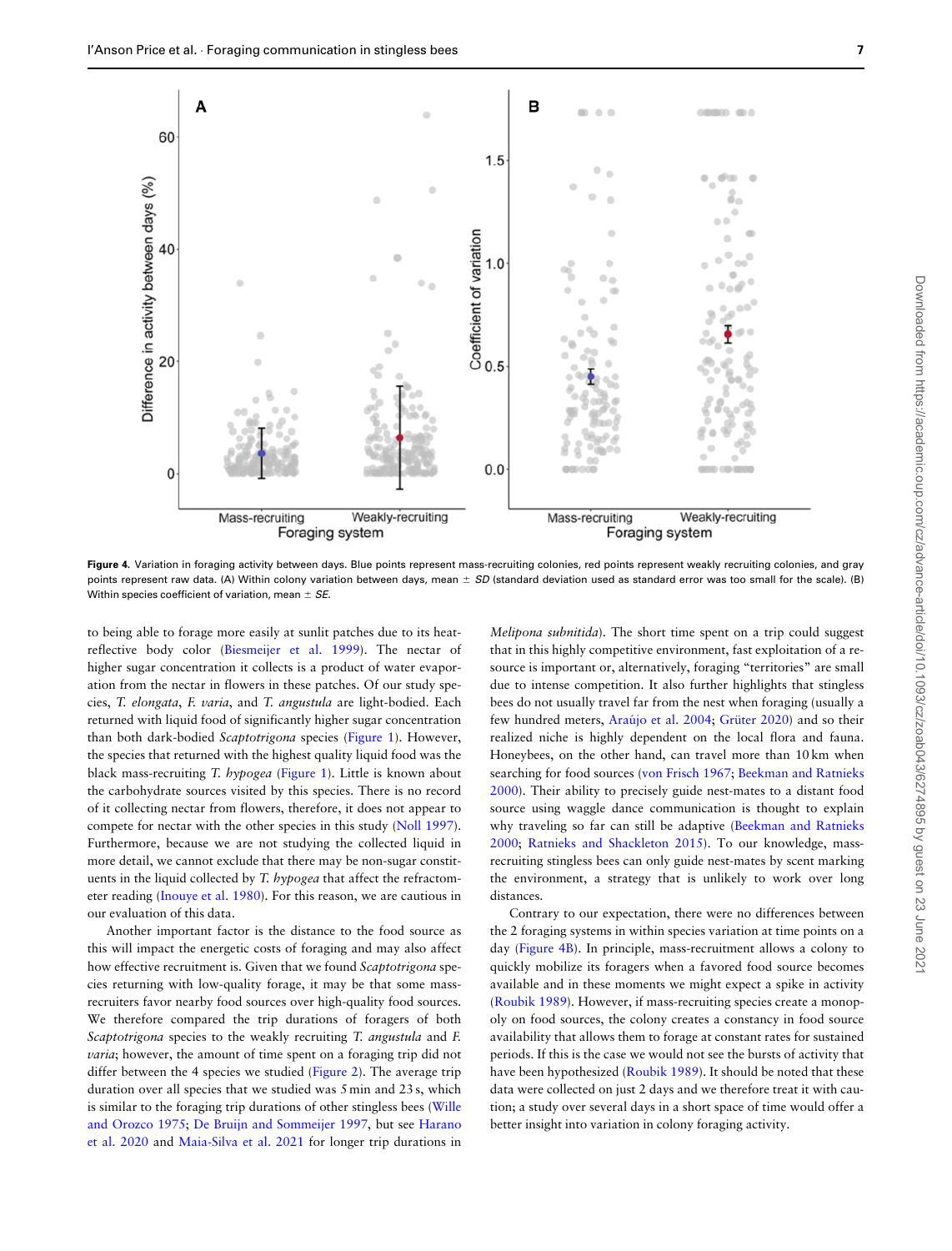<span id="page-7-0"></span>The most unusual foraging activity was observed in P. helleri, whose activity was high only in the early morning (6 am–8 am) and early evening (6 pm), unlike any other species we studied [\(Figure 3\)](#page-4-0). Interestingly, Keppner and Jarau (2016) found a similar activity pattern in another Partamona species, P. orizabaensis (Keppner and Jarau, 2016) . [Wilms et al. \(1996\)](#page-9-0) report that the trophic niche of P. helleri overlaps with Apis mellifera scutellata more than it does with any of the 11 species of stingless bee used in the study. Of the stingless bees studied, P. helleri also had the highest index of competition [\(Wilms et al. 1996\)](#page-9-0). This may be evidence that this species attempts to reduce competition by foraging in the early and late hours of the day.

Many species-specific differences in foraging-related traits have not been quantified here, which could explain why we did not find foraging patterns that are associated with recruitment communication about food source locations. One potentially important factor that we have not discussed in detail is colony size. Larger colonies tend to recruit nestmates to a food source (see Figure 10.10 in Grüter 2020), and they are able to create and maintain a scent trail and monopolize the resource. For small colonies, recruitment by pheromones would be less effective due to low forager numbers (Beekman et al. 2001). Thus, in future studies, the role of colony size for foraging success deserves more attention. Studies have shown that the tropical environment in which this study was conducted is typically resource-limited and diet overlap is considerable [\(Hubbell and Johnson 1978;](#page-8-0) [Wilms et al. 1996;](#page-9-0) [Hrncir and Maia-](#page-8-0)[Silva 2013a,](#page-8-0) [2013b\)](#page-8-0); therefore, it is likely that the intricate dynamics between species (variation in body size, body color, colony size, and communication system of different species coupled with spatial and temporal changes in food source availability) create foraging niches [\(Hubbell and Johnson 1978;](#page-8-0) [Roubik 1989](#page-8-0); [Ramalho 1990](#page-8-0)).

In honeybees, recruitment communication is used for resources of high quality and this creates a filtering mechanism for potential recruits [\(von Frisch 1967;](#page-9-0) [Seeley 1983\)](#page-8-0). As a result, honeybee foragers that use communicated information often find food of higher quality than foragers that do not rely on communication (but see [I'Anson Price et al. 2019\)](#page-8-0). In stingless bees, recruitment to food source location does not seem to lead to significantly better food sources. The mass-recruiting species in our study tended to be more closely related to each other than to weakly recruiting species and Grüter (2020) recently suggested that mass-recruitment by means of pheromone trails may have evolved only once in Neotropical stingless bees, 35–40 million years ago. While we might never know the factors that drove the evolution of trail laying in stingless bee ancestors, future studies can uncover how mass-recruitment can benefit present-day stingless bees.

# Author contributions

R.I.P., F.S., F.S.N., and C.G. contributed toward design, data collection, data analysis, and writing. R.I.P. and A.B. contributed to video analysis.

## Acknowledgments

The authors would like to thank the members of the Nascimento research group in Ribeirão Preto, Universidade de São Paulo, for logistic support and help with organizing the collection of data.

# Conflict of Interest

The authors declare that they have no competing interests.

#### Funding

This study was funded by the Fundação de Amparo a Pesquisa do Estado de São Paulo [FAPESP, Process No.: 2015/24617-2] and by the Swiss National Science Foundation Ambizione fellowship awarded to C.G. [grant no. PZOOP3\_142628/1].

#### References

- Araújo ED, Costa M, Chaud-Netto J, Fowler HG, 2004. Body size and flight distance in stingless bees (Hymenoptera: Meliponini): Inference of flight range and possible ecological implications. Braz J Biol 64:563–568.
- Barth FG, Hrncir M, Jarau S, 2008. Signals and cues in the recruitment behavior of stingless bees (Meliponini). J Comp Physiol A 194:313–327.
- Beckers R, Deneubourg JL, Goss S, 1993. Modulation of trail laying in the ant Lasius niger (Hymenoptera: Formicidae) and its role in the collective selection of a food source. J Insect Behav 6:751–759.
- Beekman M, Lew JB, 2008. Foraging in honeybees: when does it pay to dance? Behav Ecol 19:255–262.
- Beekman M, Ratnieks FLW, 2000. Long-range foraging by the honey-bee Apis mellifera L. Funct Ecol 14:490–496.
- Beekman M, Sumpter DJT, Ratnieks FLW, 2001. Phase transition between disordered and ordered foraging in Pharaoh's ants. Proc Natl Acad Sci USA 98:9703–9706.
- Biesmeijer JC, Ermers MCW, 1999. Social foraging in stingless bees: how colonies of Melipona fasciata choose among nectar sources. Behav Ecol Sociobiol 46:129–140.
- Biesmeijer JC, Slaa EJ, 2004. Information flow and organization of stingless bee foraging. Apidologie 35:143–157.
- Biesmeijer JC, Slaa EJ, 2006. The structure of eusocial bee assemblages in Brazil. Apidologie 37:240–258.
- Biesmeijer JC, Richter JAP, Smeets MAJP, Sommeijer MJ, 1999. Niche differentiation in nectar-collecting stingless bees: the influence of morphology, floral choice and interference competition. Ecol Entomol 24:380-388.
- Bolker BM, Brooks ME, Clark CJ, Geange SW, Poulsen JR et al., 2009. Generalized linear mixed models: a practical guide for ecology and evolution. Trends Ecol Evol 24:127–135.
- Contrera FAL, Nieh JC, 2007. Effect of forager-deposited odors on the intrapatch accuracy of recruitment of the stingless bees Melipona panamica and Partamona peckolti (Apidae, Meliponini). Apidologie 38:584–594.
- Corbet SA, 2003. Nectar sugar content: estimating standing crop and secretion rate in the field. Apidologie 34:1–10.
- Couvillon MJ, Al Toufailia H, Butterfield TM, Schrell F, Ratnieks FLW et al., 2015. Caffeinated forage tricks honeybees into increasing foraging and recruitment behaviors. Curr Biol 25:2815–2818.
- Czaczkes TJ, Grüter C, Ratnieks FLW, 2015. Trail pheromones: an integrative view of their role in social insect colony organization. Ann Rev Entomol 60: 581–599.
- De Bruijn LLM, Sommeijer MJ, 1997. Colony foraging in different species of stingless bees (Apidae, Meliponinae) and the regulation of individual nectar foraging. Insect Soc 44:35–47.
- Dechaume-Moncharmont FX, Dornhaus A, Houston AI, McNamara JM, Collins EJ et al., 2005. The hidden cost of information in collective foraging. Proc R Soc Lond B 272:1689–1695.
- Dornhaus A, Chittka L, 2004. Why do honey bees dance? Behav Ecol Sociobiol 55:395–401.
- Feldman MW, Aoki K, Kumm J, 1996. Individual versus social learning: evolutionary analysis in a fluctuating environment. Anthropol Sci 104: 209–213.
- Flaig IC, Aguilar I, Schmitt T, Jarau S, 2016. An unusual recruitment strategy in a mass-recruiting stingless bee Partamona orizabaensis. J Comp Physiol A 202:679–690.
- Franks NR, Richardson T, 2006. Teaching in tandem-running ants. Nature 439:153–153.
- Giraldeau LA, Valone TJ, Templeton JJ, 2002. Potential disadvantages of using socially acquired information. Phil Trans R Soc Lond B 357: 1559–1566.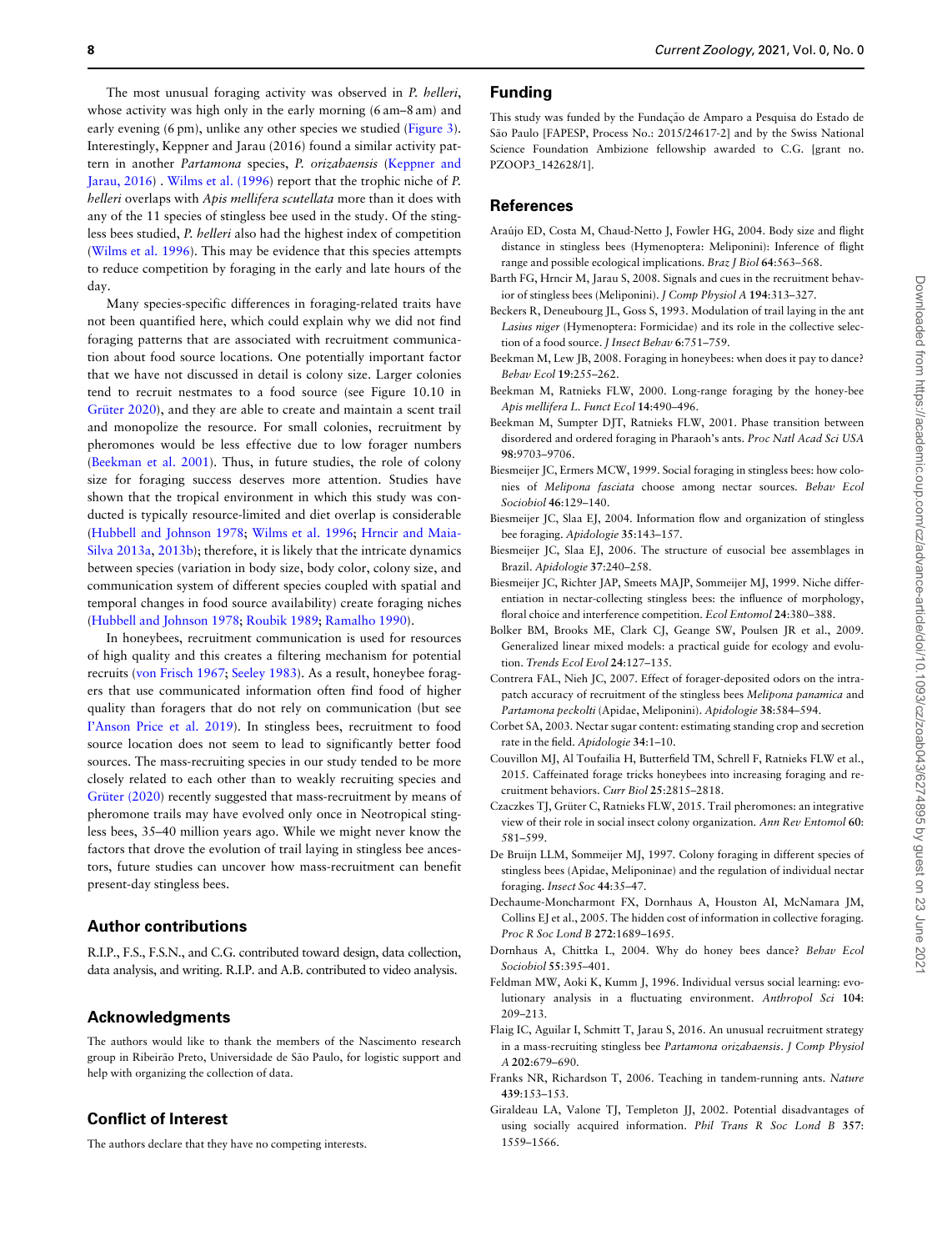- <span id="page-8-0"></span>Grüter C, Leadbeater E, Ratnieks FLW, 2010. Social learning: the importance of copying others. Curr Biol 20:R683–R685.
- Grüter C, Leadbeater E, 2014. Insights from insects about adaptive social information use. Trends Ecol Evol 29:177–184.
- Grüter C, Segers FHID, Menezes C, Vollet-Neto A, Falcón T et al., 2017. Repeated evolution of soldier sub-castes suggests parasitism drives social complexity in stingless bees. Nature Commun 8:4.
- Grüter C, 2020. Stingless Bees: Their Behaviour, Ecology and Evolution. Springer International Publishing.
- Hadfield JD, 2010. MCMC methods for multiple-response generalized linear mixed models: the MCMCglmm R package. J Stat Soft 33:1–22.
- Harano K, Maia-Silva C, Hrncir M, 2020. Adjustment of fuel loads in stingless bees Melipona subnitida. J Comp Physiol A 206:85–94.
- Harder LD, 1985. Morphology as a predictor of flower choice by bumble bees. Ecology 66:198–210.
- Hothorn T, Bretz F, Westfall P, 2008. Simultaneous inference in general parametric models. Biometr J 50:346–363.
- Hrncir M, Maia-Silva C, 2013a. On the diversity of forging-related traits in stingless bees. In: Vit P, Pedro SRM, Roubik DW, editors. Pot-Honey: A Legacy of Stingless Bees, New York: Springer. 201–215.
- Hrncir M, Maia-Silva C, 2013b. The fast versus the furious: on competition, morphological foraging traits, and foraging strategies in stingless bees. In: Vit P, Roubik DW, editors. Stingless Bees Process Honey and Pollen in Cerumen Pots. Chapter 13. Universidad de Los Andes.
- Hubbell SP, Johnson LK, 1978. Comparative foraging behavior of six stingless bee species exploiting a standardized resource. Ecology 59:1123–1136.
- I'Anson Price R, Dulex N, Vial N, Vincent C, Grüter C, 2019. Honeybees forage more successfully without the "dance language" in challenging environments. Sci Adv 5:eaat0450.
- Inouye DW, Favre ND, Lanum JA, Levine DM, Meyers JB et al., 1980. The effects of nonsugar nectar constituents on estimates of nectar energy content. Ecology 61:992–996.
- Jackson DE, Chaline N, 2007. Modulation of pheromone trail strength with food quality in Pharaohs ant Monomorium pharaonis. Anim Behav 74: 463–470.
- Jarau S, Hrncir M, Zucchi R, Barth FG, 2004. A stingless bee uses labial gland secretions for scent trail communication (Trigona recursa Smith 1863). J Comp Physiol A 190:233–239.
- Jarau S, Hrncir M, 2009. Food Exploitation by Social Insects: Ecological, Behavioral, and Theoretical Approaches Boca Raton (FL): CRC Press, Taylor & Francis Group.
- Jarau S, Hrncir M, Schmidt VM, Zucchi R, Barth FG, 2003. Effectiveness of recruitment behavior in stingless bees (Apidae, Meliponini). Insect Soc 50: 365–374.
- Johnson LK, Hubbell SP, 1974. Aggression and competition among stingless bees: field studies. Ecology 55:120–127.
- Keppner EM, Jarau S, 2016. Influence of climatic factors on the flight activity of the stingless bee Partamona orizabaensis and its competition behavior at food sources. J Comp Physiol A202:691–699.
- Kerr WE, Ferreira A, Mattos NSD, 1963. Communication among stingless bees: additional data (Hymenoptera: Apidae). J N Y Entomol Soc 71:80–90.
- León A, Arias-Castro C, Rodríguez-Mendiola MA, Meza-Gordillo R, Gutiérrez-Miceli FA et al., 2015. Colony foraging allocation is finely tuned to food distance and sweetness even close to a bee colony. Entomol Exp Appl 155:47–53.
- Lichtenberg EM, Imperatriz-Fonseca VL, Nieh JC, 2010. Behavioral suites mediate group-level foraging dynamics in communities of tropical stingless bees. Insect Soc 57:105–113.
- Lichtenberg EM, Graff Zivin J, Hrncir M, Nieh JC, 2014. Eavesdropping selects for conspicuous signals. Curr Biol 24:R598–R599.
- Lindauer M, Kerr WE, 1960. Communication between the workers of stingless bees. Bee World 41:29–71.
- Maia-Silva C, Pereira JDS, Freitas BM, Hrncir M, 2021. Don't stay out too long! Thermal tolerance of the stingless bees Melipona subnitida decreases with increasing exposure time to elevated temperatures. Apidologie 52:218–229.
- Nieh JC, 2004. Recruitment communication in stingless bees (Hymenoptera, Apidae, Meliponini). Apidologie 35:159–182.
- Nieh JC, Barreto LS, Contrera FAL, Imperatriz-Fonseca VL, 2004. Olfactory eavesdropping by a competitively foraging stingless bee Trigona spinipes. Proc R Soc Lond B 271:1633–1640.
- Nieh JC, Contrera FAL, Nogueira-Neto P, 2003. Pulsed mass recruitment by a stingless bee Trigona hyalinata. Proc R Soc Lond B 270:2191–2196.
- Noll FB, 1997. Foraging behavior on carcasses in the nectrophagic bee Trigona hypogea (Hymenoptera: Apidae). J Insect Behav 10:463–467.
- Pais MP, Varanda EM, 2010. Arthropod recolonization in the restoration of a semideciduous forest in southeastern Brazil. Neotrop Entomol 39:198–206.
- Pedro SRM, 2014. The stingless bee fauna in Brazil (Hymenoptera: Apidae). Sociobiology 61:348–354.
- Peng T, Segers FHID, Nascimento F, Grüter C, 2019. Resource profitability, but not caffeine, affects individual and collective foraging in the stingless bee Plebeia droryana. J Exp Biol 222:jeb195503.
- Peng T, Pedrosa J, Batista JE, Nascimento FS, Grüter C, 2021. Foragers of the stingless bee Plebeia droryana inform nestmates about the direction, but not the distance to food sources. Ecol Entomol 46:33–40.
- Ramalho M, 1990. Foraging by stingless bees of the genus Scaptotrigona (Apidae, Meliponinae). J Apic Res 29:61–67.
- Rasmussen C, Cameron S, 2010. Global stingless bee phylogeny supports ancient divergence, vicariance, and long distance dispersal. Biol J Linn Soc 99: 206–232.
- Ratnieks FLW, Shackleton K, 2015. Does the waggle dance help honey bees to forage at greater distances than expected for their body size? Front Ecol Evol 3:31.
- Rendell L, Boyd R, Cownden D, Enquist M, Eriksson K et al., 2010. Why copy others? Insights from the social learning strategies tournament. Science 328:208–213.
- Roubik DW, 1989. Ecology and Natural History of Tropical Bees. New York: Cambridge University Press.
- Roubik DW, Buchmann SL, 1984. Nectar selection by Melipona and Apis mellifera (Hymenoptera: Apidae) and the ecology of nectar intake by bee colonies in a tropical forest. Oecologia 61:1–10.
- Schmidt VM, Schorkopf DLP, Hrncir M, Zucchi R, Barth FG, 2006. Collective foraging in a stingless bee: dependence on food profitability and sequence of discovery. Anim Behav 72:1309–1317.
- Schmidt VM, Zucchi R, Barth FG, 2006. Recruitment in a scent trail laying stingless bee Scaptotrigona aff. depilis: changes with reduction but not with increase of the energy gain. Apidologie 37:487–500.
- Schmidt VM, Zucchi R, Barth FG, 2003. A stingless bee marks the feeding site in addition to the scent path Scaptotrigona aff. depilis. Apidologie 34:237–248.
- Schmidt VM, Zucchi R, Barth FG, 2005. Scent marks left by Nannotrigona testaceicornis at the feeding site: cues rather than signals. Apidologie 36:285–291.
- Seeley TD., 1995. The Wisdom of the Hive, Harvard University Press, Cambridge, Massachusetts, London, England..
- Seeley TD, 1983. Division of labor between scouts and recruits in honeybee foraging. Behav Ecol Sociobiol 12:253–259.
- Seeley TD, Visscher PK, 1988. Assessing the benefits of cooperation in honeybee foraging: search costs, forage quality, and competitive ability. Behav Ecol Sociobiol 22:229–237.
- Seppänen J-T, Forsman JT, Mönkkönen M, Thomson RL, 2007. Social information use is a process across time, space, and ecology, reaching heterospecifics. Ecology 88:1622–1633.
- Silva JGd, Meneses HM, Freitas BM, 2019. Foraging behavior of the smallsized stingless bee Plebeia aff. Flavocincta. Rev Cienc Agron 50:484–492.
- Singaravelan N, Neeman G, Inbar M, Izhaki I, 2005. Feeding responses of free-flying honeybees to secondary compounds mimicking floral nectars. J Chem Ecol 31:2791–2804.
- Slaa EJ, Wassenberg J, Biesmeijer JC, 2003. The use of field-based social information in eusocial foragers: local enhancement among nestmates and heterospecifics in stingless bees. Ecol Entomol 28:369–379.
- Solberg Y, Remedios G, 1980. Chemical composition of pure and bee-collected pollen. Meld Nor Landbrukshøgsk 59:2–12.
- TeamR, 2011. R: A Language and Environment for Statistical Computing. Vienna: R Foundation for Statistical Computing.
- Villa JD, Weiss MR, 1990. Observations on the use of visual and olfactory cues by Trigona spp foragers. Apidologie 21:541–545.